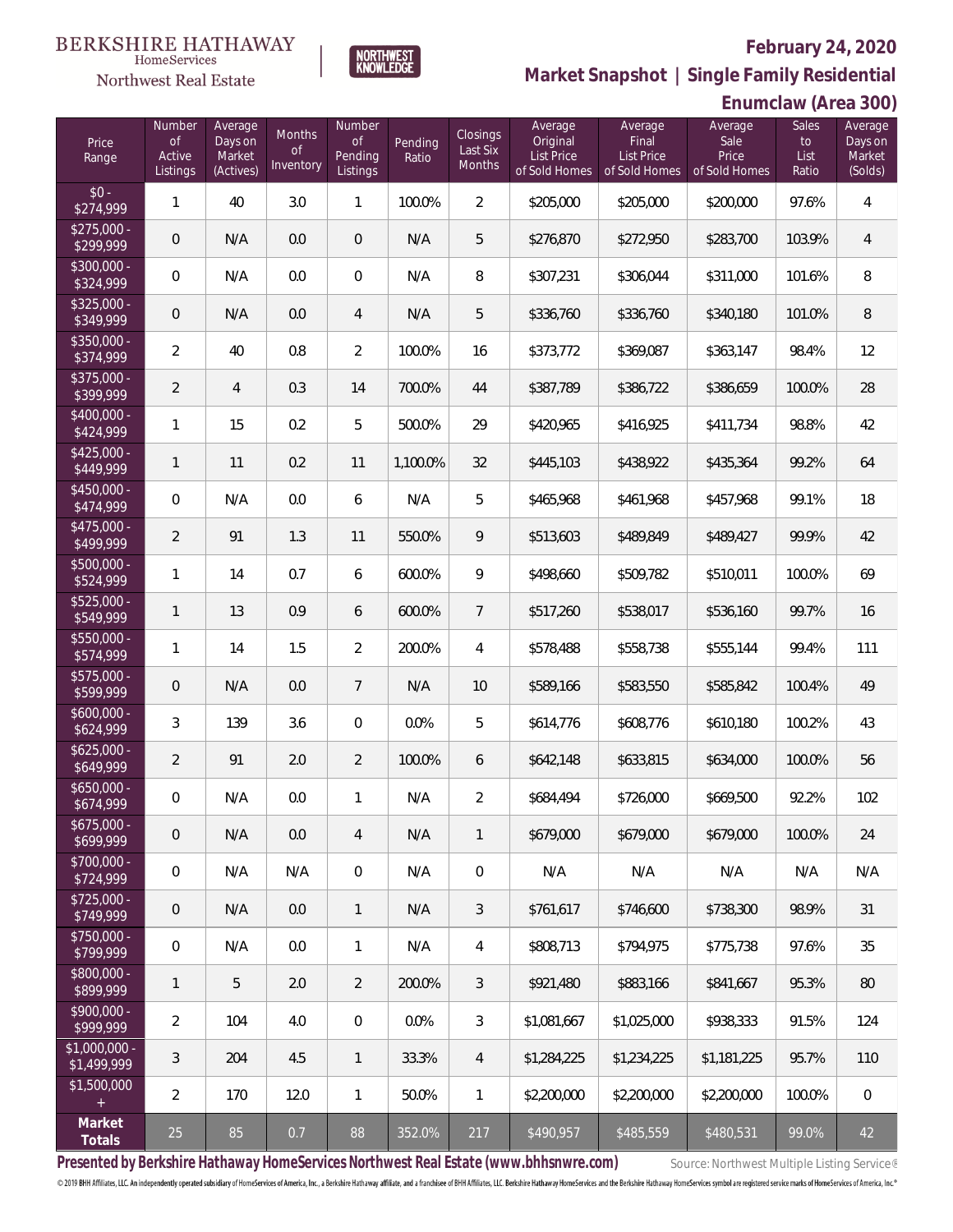**Auburn (Area 310)**



**Market Snapshot | Single Family Residential**

## $\label{lem:sevices} \textsc{Home} \textsc{Service} \textsc{s}$ Northwest Real Estate

**BERKSHIRE HATHAWAY** 

| Price<br>Range                | Number<br><b>of</b><br>Active<br>Listings | Average<br>Days on<br>Market<br>(Actives) | Months<br><b>of</b><br>Inventory | Number<br>of<br>Pending<br>Listings | Pending<br>Ratio | Closings<br>Last Six<br>Months | Average<br>Original<br>List Price<br>of Sold Homes | Average<br>Final<br>List Price<br>of Sold Homes | Average<br>Sale<br>Price<br>of Sold Homes | <b>Sales</b><br>to<br>List<br>Ratio | Average<br>Days on<br>Market<br>(Solds) |
|-------------------------------|-------------------------------------------|-------------------------------------------|----------------------------------|-------------------------------------|------------------|--------------------------------|----------------------------------------------------|-------------------------------------------------|-------------------------------------------|-------------------------------------|-----------------------------------------|
| $$0 -$<br>\$224,999           | 1                                         | 81                                        | 0.9                              | $\mathbf 0$                         | 0.0%             | $\overline{7}$                 | \$200,850                                          | \$195,843                                       | \$188,204                                 | 96.1%                               | 34                                      |
| $$225,000 -$<br>\$249,999     | $\mathbf{1}$                              | 19                                        | 0.8                              | $\mathbf{1}$                        | 100.0%           | 8                              | \$243,956                                          | \$243,338                                       | \$235,994                                 | 97.0%                               | 45                                      |
| $$250,000 -$<br>\$274,999     | $\mathbf{1}$                              | 25                                        | 0.8                              | 2                                   | 200.0%           | 8                              | \$264,706                                          | \$255,325                                       | \$263,450                                 | 103.2%                              | 26                                      |
| $$275,000 -$<br>\$299,999     | $\overline{0}$                            | N/A                                       | 0.0                              | 5                                   | N/A              | 14                             | \$291,120                                          | \$282,796                                       | \$285,813                                 | 101.1%                              | 30                                      |
| $$300,000 -$<br>\$324,999     | $\overline{2}$                            | 251                                       | 0.6                              | $\overline{2}$                      | 100.0%           | 20                             | \$305,873                                          | \$305,373                                       | \$314,188                                 | 102.9%                              | 6                                       |
| $$325,000 -$<br>\$349,999     | $\mathbf{1}$                              | 6                                         | 0.2                              | 10                                  | 1,000.0%         | 40                             | \$331,149                                          | \$329,625                                       | \$335,339                                 | 101.7%                              | 13                                      |
| $$350,000 -$<br>\$374,999     | $\overline{2}$                            | 4                                         | 0.3                              | 8                                   | 400.0%           | 36                             | \$364,318                                          | \$360,679                                       | \$362,714                                 | 100.6%                              | 16                                      |
| \$375,000 -<br>\$399,999      | $\overline{4}$                            | 158                                       | 0.6                              | 11                                  | 275.0%           | 37                             | \$389,174                                          | \$384,916                                       | \$385,392                                 | 100.1%                              | 47                                      |
| \$400,000 -<br>\$424,999      | 5                                         | $\overline{4}$                            | 0.9                              | 5                                   | 100.0%           | 35                             | \$411,179                                          | \$407,462                                       | \$410,363                                 | 100.7%                              | 22                                      |
| $$425,000 -$<br>\$449,999     | $\overline{0}$                            | N/A                                       | 0.0                              | 3                                   | N/A              | 26                             | \$434,900                                          | \$431,896                                       | \$435,656                                 | 100.9%                              | 17                                      |
| \$450,000 -<br>\$474,999      | $\overline{0}$                            | N/A                                       | 0.0                              | 5                                   | N/A              | 19                             | \$463,402                                          | \$457,878                                       | \$461,201                                 | 100.7%                              | 26                                      |
| $$475,000 -$<br>\$499,999     | 4                                         | 52                                        | 1.7                              | 9                                   | 225.0%           | 14                             | \$503,050                                          | \$490,332                                       | \$487,593                                 | 99.4%                               | 50                                      |
| $$500,000 -$<br>\$524,999     | $\overline{a}$                            | $7\overline{ }$                           | 0.6                              | $\mathfrak{Z}$                      | 150.0%           | 21                             | \$519,059                                          | \$514,961                                       | \$511,485                                 | 99.3%                               | 35                                      |
| \$525,000 -<br>\$549,999      | $\overline{2}$                            | $\overline{7}$                            | 0.9                              | 13                                  | 650.0%           | 14                             | \$543,175                                          | \$536,881                                       | \$537,714                                 | 100.2%                              | 56                                      |
| \$550,000 -<br>\$574,999      | $\mathbf{1}$                              | 55                                        | 0.5                              | 8                                   | 800.0%           | 12                             | \$601,704                                          | \$565,229                                       | \$562,396                                 | 99.5%                               | 55                                      |
| \$575,000 -<br>\$599,999      | 5                                         | 31                                        | 2.5                              | 6                                   | 120.0%           | 12                             | \$605,171                                          | \$590,446                                       | \$585,892                                 | 99.2%                               | 50                                      |
| $$600,000 -$<br>\$624,999     | $\overline{a}$                            | 16                                        | 1.7                              | 3                                   | 150.0%           | $\overline{7}$                 | \$613,311                                          | \$607,596                                       | \$610,514                                 | 100.5%                              | 16                                      |
| $$625,000 -$<br>\$649,999     | 4                                         | 94                                        | 2.4                              | 6                                   | 150.0%           | 10                             | \$641,905                                          | \$637,315                                       | \$633,970                                 | 99.5%                               | 35                                      |
| $$650,000 -$<br>\$699,999     | 4                                         | 64                                        | 3.4                              | 5                                   | 125.0%           | $\overline{7}$                 | \$690,700                                          | \$672,557                                       | \$670,129                                 | 99.6%                               | 36                                      |
| \$700,000 -<br>\$799,999      | 7                                         | 134                                       | 6.0                              | 3                                   | 42.9%            | $\overline{7}$                 | \$761,993                                          | \$740,564                                       | \$737,714                                 | 99.6%                               | 56                                      |
| \$800,000 -<br>\$899,999      | $\mathbf 0$                               | N/A                                       | 0.0                              | $\overline{2}$                      | N/A              | $\overline{4}$                 | \$963,000                                          | \$912,988                                       | \$868,750                                 | 95.2%                               | 77                                      |
| \$900,000 -<br>\$999,999      | 3                                         | 104                                       | 9.0                              | 1                                   | 33.3%            | $\overline{2}$                 | \$1,039,500                                        | \$1,027,000                                     | \$985,000                                 | 95.9%                               | 26                                      |
| $$1,000,000 -$<br>\$1,499,999 | 4                                         | 260                                       | 24.0                             | $\overline{2}$                      | 50.0%            | $\mathbf{1}$                   | \$1,099,950                                        | \$1,099,950                                     | \$1,030,000                               | 93.6%                               | 59                                      |
| $$1,500,000 -$<br>\$1,999,999 | $\overline{4}$                            | 205                                       | 24.0                             | $\mathbf 0$                         | 0.0%             | $\mathbf{1}$                   | \$1,787,000                                        | \$1,787,000                                     | \$1,725,000                               | 96.5%                               | 450                                     |
| \$2,000,000<br>$+$            | 1                                         | 182                                       | N/A                              | $\mathbf 0$                         | 0.0%             | $\boldsymbol{0}$               | N/A                                                | N/A                                             | N/A                                       | N/A                                 | N/A                                     |
| Market<br>Totals              | 60                                        | 95                                        | $1.0$                            | 113                                 | 188.3%           | 362                            | \$443,816                                          | \$437,024                                       | \$437,361                                 | 100.1%                              | 31                                      |

Presented by Berkshire Hathaway HomeServices Northwest Real Estate (www.bhhsnwre.com) Source: Northwest Multiple Listing Service®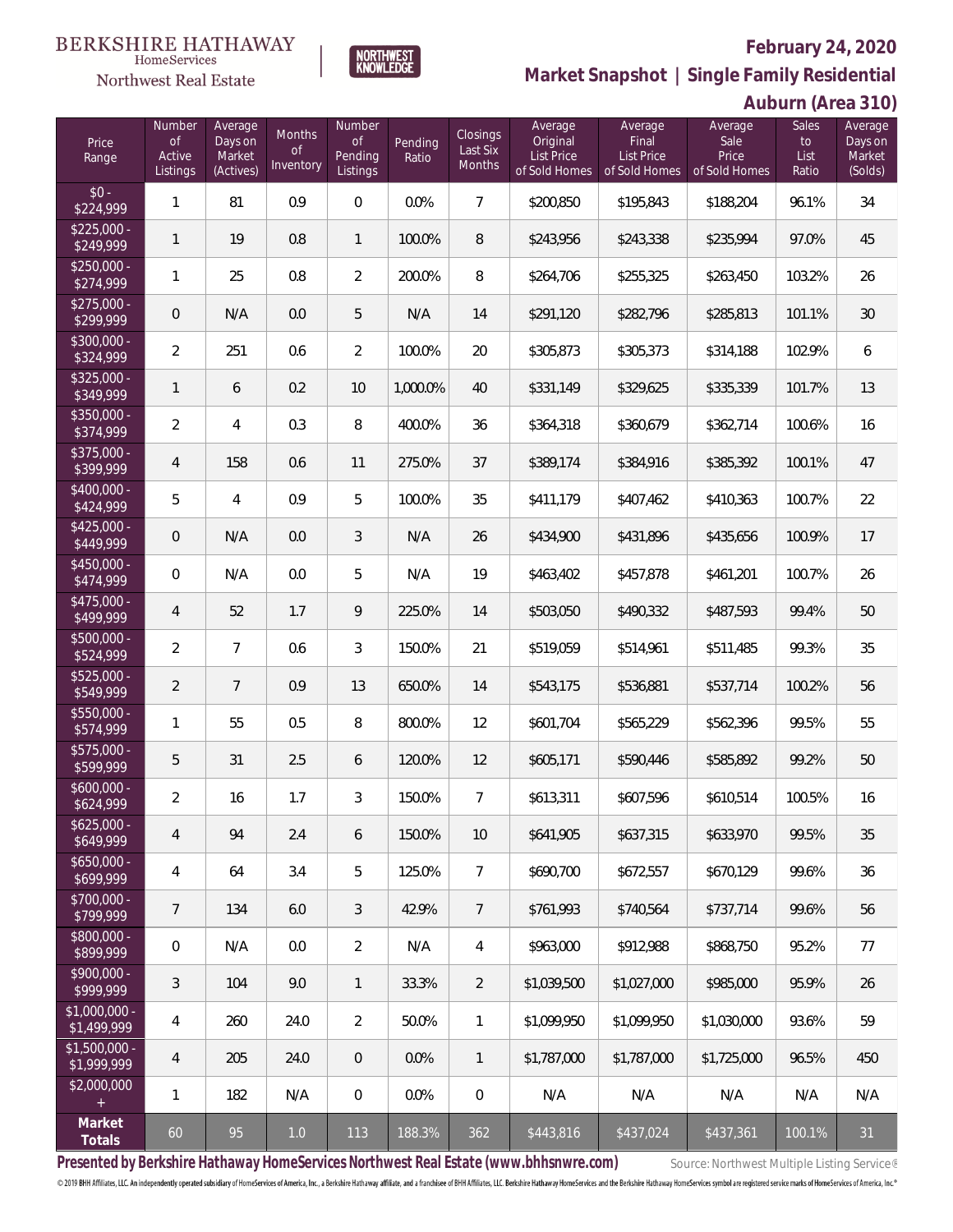### **BERKSHIRE HATHAWAY**  $\label{lem:sevices} \textsc{Home} \textsc{Service} \textsc{s}$

Northwest Real Estate



# **February 24, 2020**

**Black Diamond/Maple Valley (Area 320) Market Snapshot | Single Family Residential**

| Price<br>Range                | Number<br><b>of</b><br>Active<br>Listings | Average<br>Days on<br>Market<br>(Actives) | Months<br>$\mathsf{of}$<br>Inventory | Number<br><b>of</b><br>Pending<br>Listings | Pending<br>Ratio | Closings<br>Last Six<br>Months | Average<br>Original<br><b>List Price</b><br>of Sold Homes | Average<br>Final<br><b>List Price</b><br>of Sold Homes | Average<br>Sale<br>Price<br>of Sold Homes | Sales<br>to<br>List<br>Ratio | Average<br>Days on<br>Market<br>(Solds) |
|-------------------------------|-------------------------------------------|-------------------------------------------|--------------------------------------|--------------------------------------------|------------------|--------------------------------|-----------------------------------------------------------|--------------------------------------------------------|-------------------------------------------|------------------------------|-----------------------------------------|
| $$0 -$<br>\$299,999           | 1                                         | 4                                         | 0.3                                  | 4                                          | 400.0%           | 19                             | \$277,210                                                 | \$272,082                                              | \$258,480                                 | 95.0%                        | 29                                      |
| $$300,000 -$<br>\$324,999     | $\theta$                                  | N/A                                       | 0.0                                  | $\mathbf{1}$                               | N/A              | 14                             | \$305,911                                                 | \$305,196                                              | \$309,670                                 | 101.5%                       | $8\,$                                   |
| $$325,000 -$<br>\$349,999     | 2                                         | 228                                       | 1.3                                  | 3                                          | 150.0%           | 9                              | \$335,767                                                 | \$326,606                                              | \$333,722                                 | 102.2%                       | 14                                      |
| $$350,000 -$<br>\$374,999     | $\theta$                                  | N/A                                       | 0.0                                  | $\overline{0}$                             | N/A              | 14                             | \$359,621                                                 | \$357,085                                              | \$360,257                                 | 100.9%                       | 14                                      |
| $$375,000 -$<br>\$399,999     | $\overline{2}$                            | 5                                         | 0.5                                  | 6                                          | 300.0%           | 22                             | \$390,732                                                 | \$386,820                                              | \$386,422                                 | 99.9%                        | 22                                      |
| $$400,000 -$<br>\$424,999     | 1                                         | 4                                         | 0.2                                  | $\overline{7}$                             | 700.0%           | 37                             | \$411,298                                                 | \$405,068                                              | \$409,497                                 | 101.1%                       | 22                                      |
| $$425,000 -$<br>\$449,999     | 3                                         | 10                                        | 0.3                                  | 18                                         | 600.0%           | 53                             | \$437,694                                                 | \$434,771                                              | \$435,606                                 | 100.2%                       | 25                                      |
| $$450,000 -$<br>\$474,999     | 4                                         | 12                                        | 0.5                                  | 15                                         | 375.0%           | 45                             | \$463,053                                                 | \$458,787                                              | \$461,242                                 | 100.5%                       | 21                                      |
| $$475,000 -$<br>\$499,999     | 3                                         | 69                                        | 0.3                                  | 12                                         | 400.0%           | 61                             | \$495,887                                                 | \$489,610                                              | \$488,412                                 | 99.8%                        | 39                                      |
| $$500,000 -$<br>\$524,999     | 6                                         | 300                                       | 0.8                                  | 15                                         | 250.0%           | 46                             | \$524,621                                                 | \$516,403                                              | \$512,726                                 | 99.3%                        | 41                                      |
| $$525,000 -$<br>\$549,999     | $\overline{2}$                            | 18                                        | 0.3                                  | 15                                         | 750.0%           | 37                             | \$548,344                                                 | \$538,948                                              | \$538,094                                 | 99.8%                        | 35                                      |
| $$550,000 -$<br>\$574,999     | 1                                         | 5                                         | 0.2                                  | 14                                         | 1,400.0%         | 29                             | \$568,792                                                 | \$561,565                                              | \$560,211                                 | 99.8%                        | 40                                      |
| $$575,000 -$<br>\$599,999     | 5                                         | 46                                        | 0.7                                  | 22                                         | 440.0%           | 44                             | \$598,821                                                 | \$589,977                                              | \$590,003                                 | 100.0%                       | 66                                      |
| $$600,000 -$<br>\$624,999     | 6                                         | 82                                        | 1.6                                  | 15                                         | 250.0%           | 23                             | \$619,550                                                 | \$613,069                                              | \$611,810                                 | 99.8%                        | 52                                      |
| $$625,000 -$<br>\$649,999     | 3                                         | 26                                        | 0.9                                  | 21                                         | 700.0%           | 20                             | \$640,009                                                 | \$635,647                                              | \$634,549                                 | 99.8%                        | 31                                      |
| $$650,000 -$<br>\$674,999     | 4                                         | 36                                        | 1.3                                  | 5                                          | 125.0%           | 19                             | \$687,042                                                 | \$670,326                                              | \$663,680                                 | 99.0%                        | 69                                      |
| $$675,000 -$<br>\$699,999     | 4                                         | 160                                       | 1.1                                  | 10                                         | 250.0%           | 22                             | \$707,384                                                 | \$693,028                                              | \$688,348                                 | 99.3%                        | 79                                      |
| $$700,000 -$<br>\$724,999     | 3                                         | 185                                       | 1.3                                  | 15                                         | 500.0%           | 14                             | \$716,096                                                 | \$709.882                                              | \$712.243                                 | 100.3%                       | 60                                      |
| $$725,000 -$<br>\$749,999     | 8                                         | 18                                        | 9.6                                  | 5                                          | 62.5%            | 5                              | \$726,750                                                 | \$736,350                                              | \$740,077                                 | 100.5%                       | 32                                      |
| $$750,000 -$<br>\$774,999     | 3                                         | 343                                       | 3.6                                  | $\mathbf{1}$                               | 33.3%            | 5                              | \$699.520                                                 | \$701.120                                              | \$755,989                                 | 107.8%                       | 24                                      |
| $$775,000 -$<br>\$799,999     | 5                                         | 216                                       | 3.8                                  | 3                                          | 60.0%            | 8                              | \$794.706                                                 | \$791,016                                              | \$789,228                                 | 99.8%                        | 51                                      |
| \$800,000 -<br>\$899,999      | 5                                         | 191                                       | 2.0                                  | 3                                          | 60.0%            | 15                             | \$854,826                                                 | \$850.555                                              | \$848,436                                 | 99.8%                        | 39                                      |
| $$900,000 -$<br>\$999,999     | 8                                         | 67                                        | 6.9                                  | $\overline{2}$                             | 25.0%            | $\overline{7}$                 | \$966,709                                                 | \$959,945                                              | \$938,914                                 | 97.8%                        | 37                                      |
| $$1,000,000 -$<br>\$1,249,999 | 5                                         | 27                                        | 6.0                                  | 3                                          | 60.0%            | 5                              | \$1,179,960                                               | \$1,151,980                                            | \$1,154,237                               | 100.2%                       | 122                                     |
| \$1,250,000<br>$^{+}$         | 12                                        | 93                                        | 14.4                                 | $\overline{4}$                             | 33.3%            | 5                              | \$1,578,800                                               | \$1,578,800                                            | \$1,529,000                               | 96.8%                        | 48                                      |
| Market<br>Totals              | 96                                        | 101                                       | $1.0$                                | 219                                        | 228.1%           | 578                            | \$545,904                                                 | \$539,369                                              | \$538,548                                 | 99.8%                        | 39                                      |

Presented by Berkshire Hathaway HomeServices Northwest Real Estate (www.bhhsnwre.com) Source: Northwest Multiple Listing Service®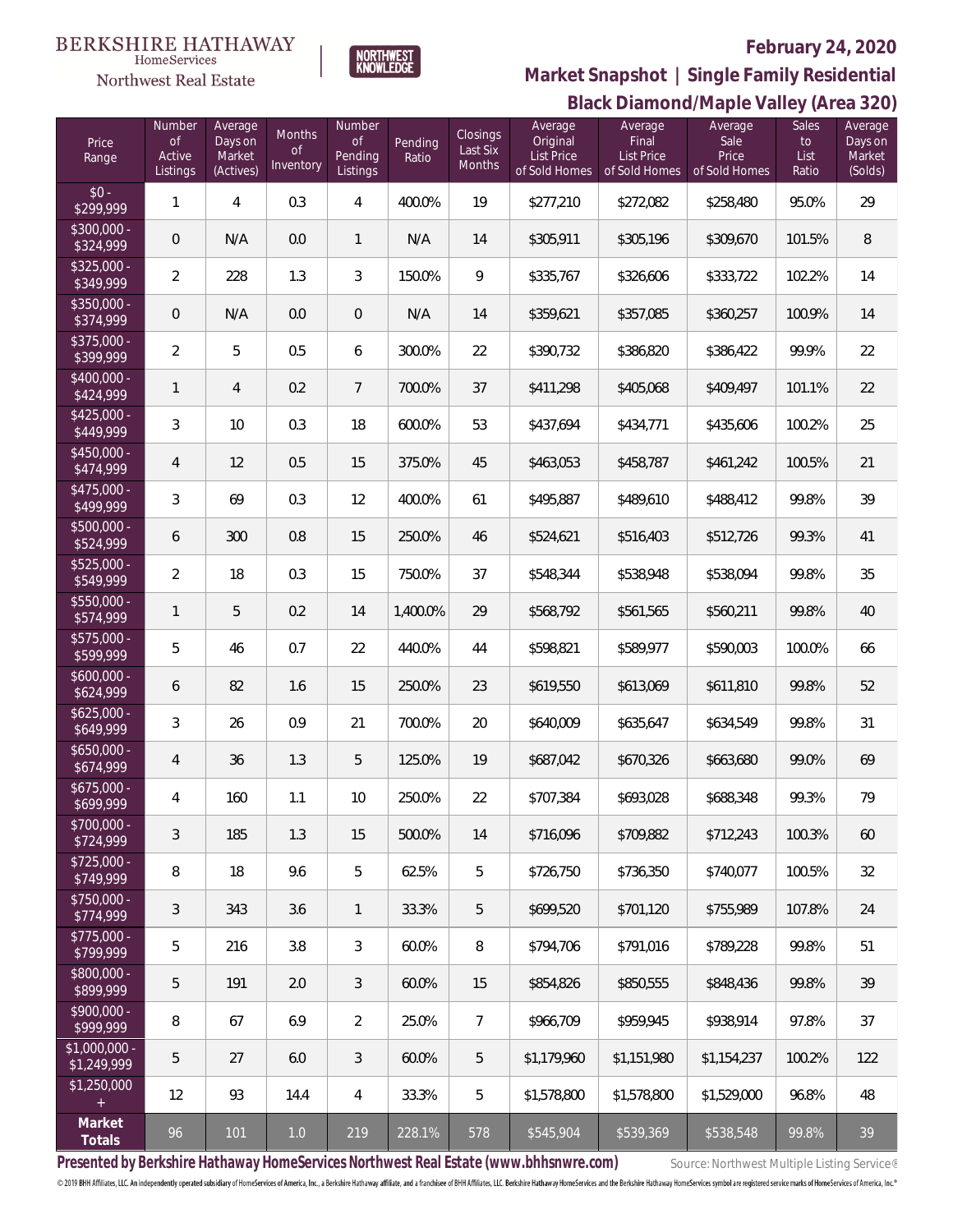### **BERKSHIRE HATHAWAY**  $\label{lem:sevices} \textsc{Home} \textsc{Service} \textsc{s}$

# Northwest Real Estate



# **February 24, 2020**

**Market Snapshot | Single Family Residential**

| Kent (Area 330) |  |  |
|-----------------|--|--|
|-----------------|--|--|

| Price<br>Range                | Number<br><b>of</b><br>Active<br>Listings | Average<br>Days on<br>Market<br>(Actives) | <b>Months</b><br><b>of</b><br>Inventory | Number<br>of<br>Pending<br>Listings | Pending<br>Ratio | Closings<br>Last Six<br>Months | Average<br>Original<br>List Price<br>of Sold Homes | Average<br>Final<br><b>List Price</b><br>of Sold Homes | Average<br>Sale<br>Price<br>of Sold Homes | Sales<br>to<br>List<br>Ratio | Average<br>Days on<br>Market<br>(Solds) |
|-------------------------------|-------------------------------------------|-------------------------------------------|-----------------------------------------|-------------------------------------|------------------|--------------------------------|----------------------------------------------------|--------------------------------------------------------|-------------------------------------------|------------------------------|-----------------------------------------|
| $$0 -$<br>\$274,999           | $\mathbf{1}$                              | 18                                        | 0.8                                     | $\overline{2}$                      | 200.0%           | 8                              | \$268,238                                          | \$256,356                                              | \$229,875                                 | 89.7%                        | 21                                      |
| $$275,000 -$<br>\$299,999     | $\mathbf 0$                               | N/A                                       | 0.0                                     | $\overline{0}$                      | N/A              | $\overline{4}$                 | \$298,363                                          | \$285,875                                              | \$287,250                                 | 100.5%                       | 16                                      |
| $$300,000 -$<br>\$324,999     | $\mathbf{1}$                              | 14                                        | 0.5                                     | $\overline{0}$                      | 0.0%             | 13                             | \$319,169                                          | \$311,463                                              | \$309,962                                 | 99.5%                        | 17                                      |
| \$325,000 -<br>\$349,999      | $\mathbf{1}$                              | 10                                        | 0.5                                     | $\overline{4}$                      | 400.0%           | 13                             | \$332,975                                          | \$333,198                                              | \$337,373                                 | 101.3%                       | 10                                      |
| $$350,000 -$<br>\$374,999     | $\overline{2}$                            | 53                                        | 0.4                                     | $\overline{4}$                      | 200.0%           | 32                             | \$365,795                                          | \$356,716                                              | \$360,798                                 | 101.1%                       | 16                                      |
| $$375,000 -$<br>\$399,999     | $\mathbf{1}$                              | 185                                       | 0.1                                     | $7\overline{ }$                     | 700.0%           | 43                             | \$393,161                                          | \$388,794                                              | \$388,099                                 | 99.8%                        | 23                                      |
| $$400,000 -$<br>\$424,999     | $\overline{2}$                            | 4                                         | 0.3                                     | $\overline{7}$                      | 350.0%           | 39                             | \$409,891                                          | \$406,480                                              | \$412,319                                 | 101.4%                       | 18                                      |
| $$425,000 -$<br>\$449,999     | $\mathbf{1}$                              | 21                                        | 0.1                                     | 15                                  | 1,500.0%         | 48                             | \$441,082                                          | \$433,692                                              | \$436,382                                 | 100.6%                       | 27                                      |
| $$450,000 -$<br>\$474,999     | $\mathbf{1}$                              | 11                                        | 0.1                                     | 9                                   | 900.0%           | 49                             | \$463,738                                          | \$458,067                                              | \$462,162                                 | 100.9%                       | 28                                      |
| $$475,000 -$<br>\$499,999     | 8                                         | 45                                        | 0.9                                     | 8                                   | 100.0%           | 53                             | \$490,335                                          | \$485,999                                              | \$487,964                                 | 100.4%                       | 34                                      |
| $$500,000 -$<br>\$524,999     | $\mathbf{1}$                              | 31                                        | 0.1                                     | $\mathbf{1}$                        | 100.0%           | 43                             | \$516,909                                          | \$510,316                                              | \$510,872                                 | 100.1%                       | 32                                      |
| \$525,000 -<br>\$549,999      | $\overline{2}$                            | 127                                       | 0.4                                     | 5                                   | 250.0%           | 34                             | \$540,652                                          | \$535,738                                              | \$535,869                                 | 100.0%                       | 48                                      |
| $$550,000 -$<br>\$574,999     | $\overline{4}$                            | 34                                        | 1.5                                     | 10                                  | 250.0%           | 16                             | \$580,390                                          | \$570,711                                              | \$562,240                                 | 98.5%                        | 61                                      |
| $$575,000 -$<br>\$599,999     | 17                                        | 97                                        | 4.4                                     | 11                                  | 64.7%            | 23                             | \$607,882                                          | \$594,886                                              | \$587,028                                 | 98.7%                        | 80                                      |
| $$600,000 -$<br>\$624,999     | $\mathfrak{Z}$                            | 41                                        | 1.0                                     | $\overline{7}$                      | 233.3%           | 18                             | \$617,261                                          | \$617,483                                              | \$610,632                                 | 98.9%                        | 28                                      |
| $$625,000 -$<br>\$649,999     | 5                                         | 192                                       | 5.0                                     | 5                                   | 100.0%           | 6                              | \$635,569                                          | \$643,315                                              | \$640,823                                 | 99.6%                        | 36                                      |
| $$650,000 -$<br>\$674,999     | $\overline{2}$                            | 161                                       | 1.2                                     | $\mathfrak{Z}$                      | 150.0%           | 10                             | \$675,270                                          | \$661,415                                              | \$656,480                                 | 99.3%                        | 72                                      |
| $$675,000 -$<br>\$699,999     | 5                                         | 60                                        | 1.8                                     | $\overline{4}$                      | 80.0%            | 17                             | \$718,372                                          | \$695,669                                              | \$692,923                                 | 99.6%                        | 112                                     |
| \$700,000 -<br>\$749,999      | $\overline{2}$                            | 92                                        | 1.3                                     | $\overline{2}$                      | 100.0%           | 9                              | \$761,939                                          | \$733,722                                              | \$718,983                                 | 98.0%                        | 187                                     |
| $$750,000 -$<br>\$799,999     | $\mathbf{1}$                              | 95                                        | 1.5                                     | $\overline{4}$                      | 400.0%           | $\overline{4}$                 | \$798,600                                          | \$786,088                                              | \$777,963                                 | 99.0%                        | 18                                      |
| $$800,000 -$<br>\$899,999     | $\overline{2}$                            | 107                                       | 6.0                                     | $\mathbf{1}$                        | 50.0%            | $\overline{2}$                 | \$834,975                                          | \$834,975                                              | \$825,000                                 | 98.8%                        | 14                                      |
| $$900,000 -$<br>\$999,999     | $\mathbf{1}$                              | 194                                       | N/A                                     | $\mathbf{1}$                        | 100.0%           | $\mathbf 0$                    | N/A                                                | N/A                                                    | N/A                                       | N/A                          | N/A                                     |
| $$1,000,000 -$<br>\$1,249,999 | $\mathbf{1}$                              | 127                                       | 3.0                                     | $\mathbf{1}$                        | 100.0%           | $\overline{2}$                 | \$1,199,425                                        | \$1,124,425                                            | \$1,050,000                               | 93.4%                        | 142                                     |
| $$1,250,000 -$<br>\$1,499,999 | $\mathbf{1}$                              | 5                                         | 3.0                                     | $\theta$                            | 0.0%             | $\overline{2}$                 | \$1,412,450                                        | \$1,362,000                                            | \$1,352,500                               | 99.3%                        | 164                                     |
| \$1,500,000<br>$\pm$          | $\overline{4}$                            | 111                                       | 24.0                                    | $\overline{0}$                      | 0.0%             | 1                              | \$1,998,000                                        | \$1,998,000                                            | \$1,685,000                               | 84.3%                        | 123                                     |
| Market<br>Totals              | 69                                        | 84                                        | 0.8                                     | 111                                 | 160.9%           | 489                            | \$496,946                                          | \$489,483                                              | \$488,262                                 | 99.8%                        | 39                                      |

Presented by Berkshire Hathaway HomeServices Northwest Real Estate (www.bhhsnwre.com) Source: Northwest Multiple Listing Service®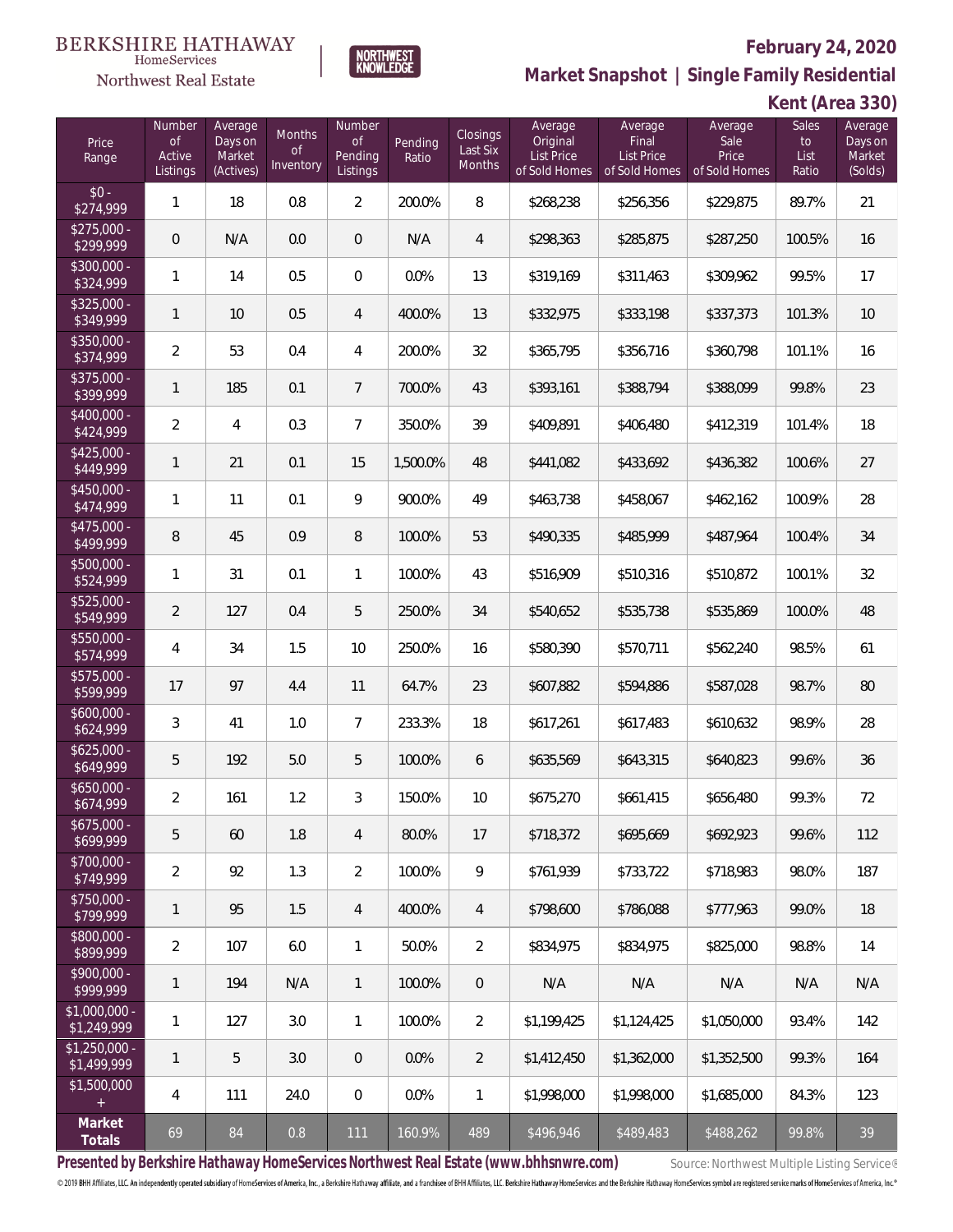Sales List Ratio Average Days on Market (Solds)

**Renton/Benson Hill (Area 340)**



**BERKSHIRE HATHAWAY** 

# **Market Snapshot | Single Family Residential**

Average Sale Price of Sold Homes

Average Final List Price of Sold Homes

### HomeServices Northwest Real Estate Number Average Number Average Months Closings Days on **Original** Price of Pending Last Six Pending Active Market List Price Range Ratio Inventory Months Listings (Actives) of Sold Homes Listings  $$0 - $349.999$ \$349,999 0 N/A 0.0 1 N/A 9 \$322,900 \$321,789 \$322,039 100.1% 13  $$350,000$ \$375,000 - \$400,000 - \$425,000 - \$450,000 - \$475,000 - \$500,000 - \$525,000 - \$550,000 - \$575,000 -

| \$374,999                     | 2              | 4              | 1.0 | $\overline{2}$ | 100.0%   | 12  | \$363,683                                                                             | \$362,017   | \$365,533                                   | 101.0% | 14  |
|-------------------------------|----------------|----------------|-----|----------------|----------|-----|---------------------------------------------------------------------------------------|-------------|---------------------------------------------|--------|-----|
| $$375,000 -$<br>\$399,999     | 1              | $\overline{4}$ | 0.2 | 4              | 400.0%   | 28  | \$401,188                                                                             | \$393,184   | \$389,792                                   | 99.1%  | 23  |
| $$400,000 -$<br>\$424,999     | 1              | 10             | 0.2 | 3              | 300.0%   | 27  | \$418,313                                                                             | \$412,659   | \$413,772                                   | 100.3% | 22  |
| $$425,000 -$<br>\$449,999     | 4              | 57             | 0.7 | 3              | 75.0%    | 33  | \$439,325                                                                             | \$432,558   | \$435,135                                   | 100.6% | 20  |
| $$450,000 -$<br>\$474,999     | 0              | N/A            | 0.0 | 5              | N/A      | 36  | \$464,427                                                                             | \$458,722   | \$460,208                                   | 100.3% | 23  |
| $$475,000 -$<br>\$499,999     | 3              | 6              | 0.5 | 8              | 266.7%   | 33  | \$491,755                                                                             | \$484,785   | \$485,838                                   | 100.2% | 29  |
| $$500,000 -$<br>\$524,999     | 1              | $\overline{4}$ | 0.2 | 5              | 500.0%   | 35  | \$508,795                                                                             | \$507,968   | \$510,681                                   | 100.5% | 26  |
| $$525,000 -$<br>\$549,999     | $\overline{2}$ | 38             | 0.4 | 2              | 100.0%   | 31  | \$536,217                                                                             | \$529,607   | \$533,229                                   | 100.7% | 23  |
| $$550,000 -$<br>\$574,999     | 0              | N/A            | 0.0 | 5              | N/A      | 19  | \$564,600                                                                             | \$559,311   | \$561,792                                   | 100.4% | 15  |
| \$575,000 -<br>\$599,999      | $\overline{2}$ | 136            | 0.3 | 10             | 500.0%   | 38  | \$598,421                                                                             | \$591,272   | \$587,054                                   | 99.3%  | 48  |
| $$600,000 -$<br>\$624,999     | 0              | N/A            | 0.0 | 3              | N/A      | 20  | \$614,397                                                                             | \$610,397   | \$610,833                                   | 100.1% | 72  |
| $$625,000 -$<br>\$649,999     | $\overline{0}$ | N/A            | 0.0 | 4              | N/A      | 23  | \$649,328                                                                             | \$642,804   | \$637,138                                   | 99.1%  | 59  |
| $$650,000 -$<br>\$674,999     | 3              | 103            | 0.8 | 9              | 300.0%   | 24  | \$666,593                                                                             | \$663,403   | \$663,478                                   | 100.0% | 45  |
| $$675,000 -$<br>\$699,999     | 8              | 161            | 3.0 | 4              | 50.0%    | 16  | \$697,341                                                                             | \$690,322   | \$688,460                                   | 99.7%  | 35  |
| \$700,000 -<br>\$724,999      | 3              | 281            | 1.5 | 2              | 66.7%    | 12  | \$724,795                                                                             | \$714,619   | \$712,557                                   | 99.7%  | 33  |
| $$725,000 -$<br>\$749,999     | 3              | 69             | 1.4 | 3              | 100.0%   | 13  | \$752,319                                                                             | \$739,242   | \$736,523                                   | 99.6%  | 35  |
| \$750,000 -<br>\$774,999      | 0              | N/A            | 0.0 | 6              | N/A      | 6   | \$793,217                                                                             | \$791,550   | \$756,650                                   | 95.6%  | 60  |
| $$775,000 -$<br>\$799,999     | $\overline{2}$ | 64             | 2.0 | 9              | 450.0%   | 6   | \$784,792                                                                             | \$784,792   | \$784,792                                   | 100.0% | 24  |
| \$800,000 -<br>\$849,999      | 1              | 38             | 0.5 | 12             | 1,200.0% | 11  | \$822,930                                                                             | \$823,930   | \$817,435                                   | 99.2%  | 127 |
| $$850,000 -$<br>\$899,999     | $\overline{2}$ | 42             | 3.0 | 3              | 150.0%   | 4   | \$874,907                                                                             | \$874,907   | \$874,907                                   | 100.0% | 1   |
| \$900,000 -<br>\$999,999      | 5              | 139            | 5.0 | $\overline{2}$ | 40.0%    | 6   | \$924,072                                                                             | \$924,155   | \$932,585                                   | 100.9% | 24  |
| $$1,000,000 -$<br>\$1,249,999 | 1              | 139            | 1.0 | $\mathbf 0$    | 0.0%     | 6   | \$1,167,167                                                                           | \$1,138,932 | \$1,097,833                                 | 96.4%  | 254 |
| $$1,250,000 -$<br>\$1,499,999 | 1              | 5              | N/A | 1              | 100.0%   | 0   | N/A                                                                                   | N/A         | N/A                                         | N/A    | N/A |
| \$1,500,000                   | 1              | 206            | N/A | $\,0\,$        | 0.0%     | 0   | N/A                                                                                   | N/A         | N/A                                         | N/A    | N/A |
| Market<br>Totals              | 46             | 99             | 0.6 | 106            | 230.4%   | 448 | \$563,759                                                                             | \$558,066   | \$557,085                                   | 99.8%  | 37  |
|                               |                |                |     |                |          |     | Presented by Berkshire Hathaway HomeServices Northwest Real Estate (www.bhhsnwre.com) |             | Source: Northwest Multiple Listing Service® |        |     |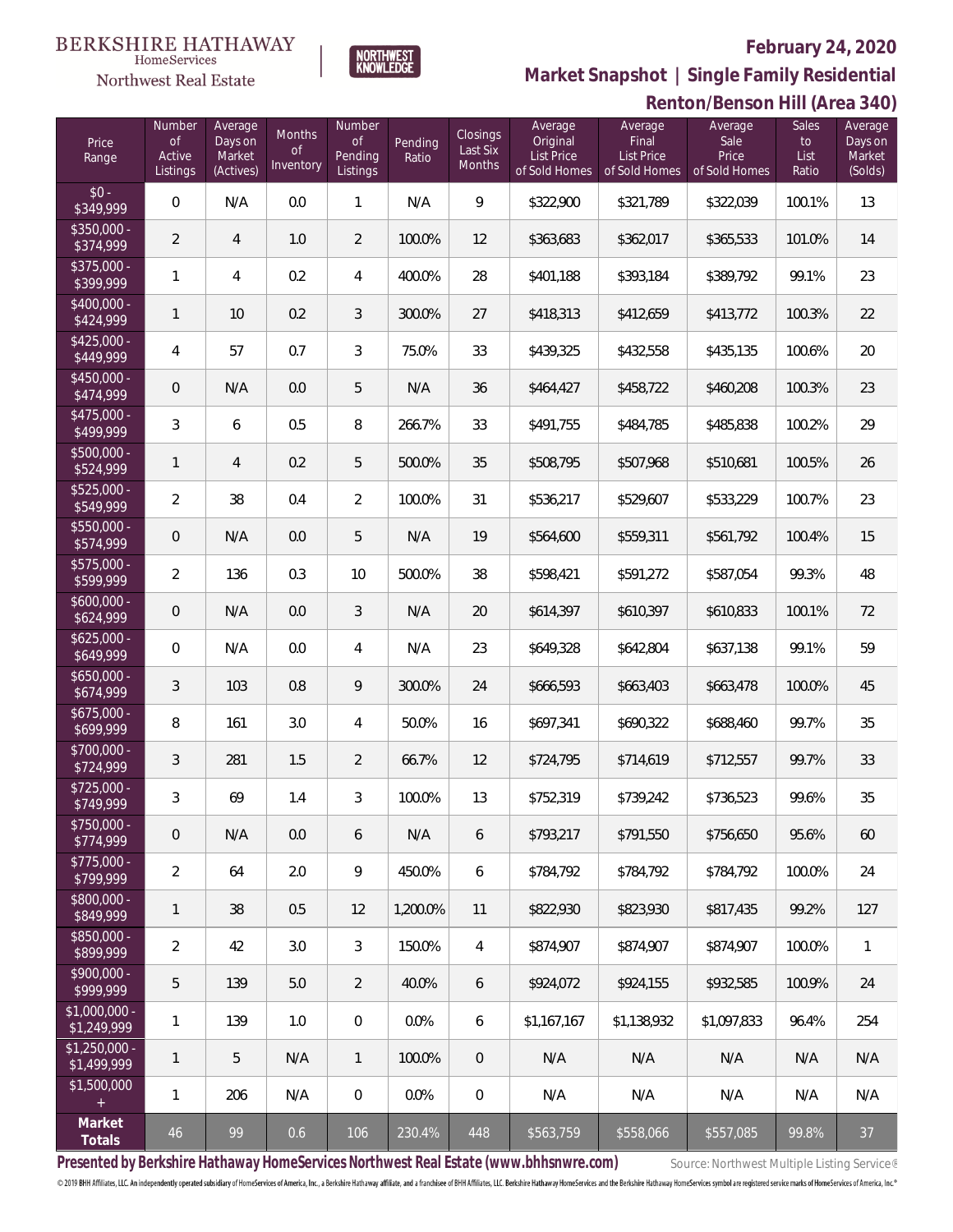

**BERKSHIRE HATHAWAY** 

**HomeServices** 

**Market Snapshot | Single Family Residential**

### **Northwest Real Estate Renton/Highlands (Area 350)** Number Average Average Sales Average Average **Number** Average Months Closings Final Sale Price of Days on of Pending Original to Days on of Last Six Pending List Price Price Active Market List Price List Market Range Ratio **Inventory** Months Listings (Actives) Listings of Sold Homes of Sold Homes of Sold Homes Ratio (Solds)  $$0 - $99$  $\frac{1}{3349,999}$  1 4 0.2 0 0.0% 25 \$330,351 \$326,752 \$319,112 97.7% 17 \$350,000<br>\$374,999 \$374,999 0 N/A 0.0 2 N/A 12 \$370,145 \$367,725 \$357,667 97.3% 18 \$375,000<br>\$399,999 \$399,999 <sup>0</sup> N/A 0.0 <sup>4</sup> N/A <sup>16</sup> \$389,293 \$386,169 \$387,734 100.4% <sup>11</sup> \$400,000 \$424,999 0 N/A 0.0 2 N/A 12 \$424,742 \$421,850 \$415,329 98.5% 36 \$425,000<br>\$449.999 \$449,999 <sup>1</sup> <sup>6</sup> 0.3 <sup>4</sup> 400.0% <sup>21</sup> \$434,728 \$431,137 \$433,380 100.5% <sup>20</sup> \$450,000  $\texttt{3474,999}$  1 5 0.3 5 500.0% 18 \$466,313 \$460,577 \$460,861 100.1% 26 \$475,000<br>\$499,999 \$499,999 <sup>2</sup> <sup>2</sup> 0.7 <sup>0</sup> 0.0% <sup>17</sup> \$493,100 \$487,988 \$484,235 99.2% <sup>21</sup> \$500,000<br>\$524,999 \$524,999 <sup>1</sup> <sup>4</sup> 0.3 <sup>1</sup> 100.0% <sup>24</sup> \$522,738 \$507,683 \$511,058 100.7% <sup>36</sup> \$525,000<br>\$549,999 \$549,999 <sup>1</sup> <sup>29</sup> 0.3 <sup>3</sup> 300.0% <sup>22</sup> \$564,740 \$546,839 \$536,995 98.2% <sup>49</sup> \$550,000<br>\$574,999 \$574,999 2 24 0.8 2 100.0% 15 \$594,627 \$565,326 \$557,933 98.7% 63 \$575,000<br>\$599,999 \$599,999 <sup>2</sup> <sup>79</sup> 0.6 <sup>5</sup> 250.0% <sup>21</sup> \$596,250 \$591,254 \$585,027 98.9% <sup>34</sup> \$600,000<br>\$624,999 \$624,999 <sup>1</sup> <sup>349</sup> 0.3 <sup>0</sup> 0.0% <sup>21</sup> \$641,263 \$620,692 \$609,643 98.2% <sup>50</sup> \$625,000 \$649,999 0 N/A 0.0 3 N/A 23 \$651,382 \$639,115 \$633,304 99.1% 51 \$650,000 \$674,999 <sup>0</sup> N/A 0.0 <sup>1</sup> N/A <sup>13</sup> \$684,095 \$668,141 \$658,769 98.6% <sup>46</sup> \$675,000 \$699,999 <sup>1</sup> <sup>11</sup> 0.4 <sup>4</sup> 400.0% <sup>14</sup> \$720,546 \$700,553 \$689,732 98.5% <sup>53</sup> \$700,000 \$724,999 <sup>1</sup> <sup>625</sup> 0.3 <sup>3</sup> 300.0% <sup>19</sup> \$731,418 \$721,892 \$712,397 98.7% <sup>38</sup> \$725,000 \$749,999 <sup>2</sup> <sup>99</sup> 1.7 <sup>3</sup> 150.0% <sup>7</sup> \$757,919 \$745,864 \$739,471 99.1% <sup>61</sup> \$750,000<br>\$799,999 \$799,999 <sup>4</sup> <sup>52</sup> 1.1 <sup>4</sup> 100.0% <sup>21</sup> \$791,876 \$779,690 \$777,348 99.7% <sup>49</sup> \$800,000<br>\$849,999 \$849,999 2 336 0.6 2 100.0% 21 \$865,168 \$833,318 \$824,052 98.9% 76 \$850,000

**Totals** <sup>46</sup> <sup>103</sup> 0.7 <sup>79</sup> 171.7% <sup>394</sup> \$638,076 \$623,588 \$616,989 98.9% <sup>43</sup> **Presented by Berkshire Hathaway HomeServices Northwest Real Estate (www.bhhsnwre.com)** Source: Northwest Multiple Listing Service®

\$900,000 -

\$950,000<br>\$999,999

\$1,000,000<br>\$1,249,999

\$1,250,000 -

\$1,500,000

**Market**

© 2019 BHH Affiliates, LLC. An independently operated subsidiary of HomeServices of America, Inc., a Berkshire Hathaway affiliate, and a franchisee of BHH Affiliates, LLC. Berkshire Hathaway HomeServices and the Berkshire

\$899,999 <sup>1</sup> <sup>3</sup> 0.3 <sup>8</sup> 800.0% <sup>19</sup> \$899,355 \$873,899 \$869,880 99.5% <sup>83</sup>

\$949,999 <sup>2</sup> <sup>36</sup> 1.2 <sup>7</sup> 350.0% <sup>10</sup> \$948,734 \$940,089 \$924,916 98.4% <sup>76</sup>

\$999,999 <sup>2</sup> <sup>81</sup> 2.0 <sup>4</sup> 200.0% <sup>6</sup> \$1,062,333 \$987,742 \$963,667 97.6% <sup>70</sup>

\$1,249,999 <sup>10</sup> <sup>147</sup> 4.3 <sup>8</sup> 80.0% <sup>14</sup> \$1,159,346 \$1,121,492 \$1,095,000 97.6% <sup>61</sup>

\$1,499,999 <sup>3</sup> <sup>60</sup> 9.0 <sup>2</sup> 66.7% <sup>2</sup> \$1,325,000 \$1,325,000 \$1,312,500 99.1% <sup>39</sup>

6 | 93 | 36.0 | 2 | 33.3% | 1 | \$1,800,000 | \$1,800,000 | \$1,830,000 | 101.7% | 7